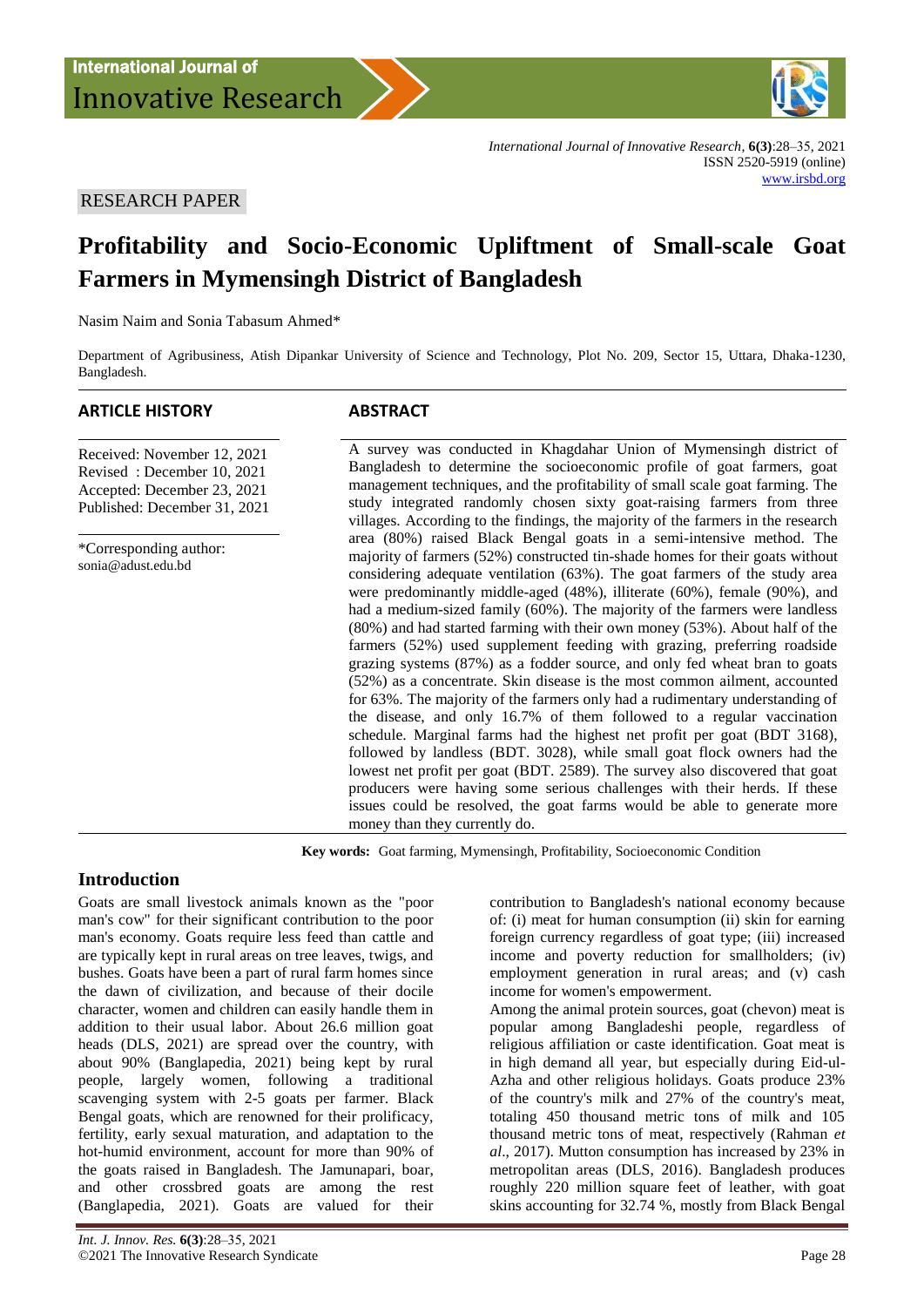goats (Export Promotion Bureau, 2014). The Black Bengal goat's skin, in particular, is prized all over the world (Banerjee 1980). In FY 2018-2019, total leather and leather goods export earnings were 2.52 % of overall export earnings (Rakib, 2020).

In Bangladesh, approximately 29.4 % of the population lives in poverty (BBS, 2020). Goats are a good investment for the impoverished. It is a significant part of the livelihood of a huge number of small farmers, notably women, landless and marginal farmers who live in geographically isolated places and have few other alternatives (Choudhury *et al*., 2012). According to the technology package "Goat rearing model for landless and small farmers" created by Bangladesh Livestock Research Institute (BLRI), one female goat farmer can earn an additional BDT. 1455 per year. As per a recent BLRI research titled "National program on poverty reduction through goat production," a goat farm with five does can yield roughly Tk. 7,000–12,000 per year (from the second year) (Rahman *et al*., 2017). The status of women and the socioeconomic progress of any country are inextricably linked. Improving the status of women is a precondition for the country's balanced socioeconomic development. This can only be accomplished if more women participate in development initiatives, and goat farming can be a good way to do so. From the explanation above, it is evident that goats are the second most popular livestock in Bangladesh, after cows, which are likely raised for a variety of purposes including meat, hides, milk, and manure. It has made a significant contribution to alleviating the protein gap in human nutrition while also serving as the primary source of income for Bangladeshi farmers. The goat business frequently assists farmers in overcoming an unforeseen problem that necessitates fast funding. Appropriate intervention is critical for improved goat productivity and marketing. To attain these goals, information about the current goat production and management system is required. There is currently very little information available regarding the current state of the farmers and their management practices. The study's goals are to look at the socioeconomic conditions of goat farmers in Mymensingh and determine the profitability of smallscale goat farming. The results of the study will be used to analyze goat producers' needs and to suggest management measures to boost goat productivity.

# **Materials and methods**

#### **Study area**

The research was carried out in three villages in the Khagdahar union, Sadar upazila, Mymensingh district: Khagdahar, Bagerkanda, and Kalikapur. The Mymensingh division is situated between the latitudes of 24°44' and 36.4128' north and the longitudes of 90°23' and 54.1824' east. The selection of the study area is a crucial phase in a farm management research. Accordingly to Yang (1962), "the area in which a farm business survey is to be conducted relies on the particular purpose of the survey and possible cooperation from the farmers and other respondents". A preliminary survey was done in three villages to meet the study's goals. Most of the inhabitants in these villages work in

agriculture, while the majority of the women in these villages work in goat husbandry.

#### **Design of the survey**

With the use of a pre-designed structured questionnaire, the study was undertaken to find various information relevant to socio-economic situations. Using a basic random selection technique, 60 farmers from three villages (20 farmers from each village) were interviewed. The Upazila agriculture office provided detailed information on the goat farmers. The formal survey, on the other hand, took place in March and April of 2021.

### **Data collection**

The structured interview schedule was meticulously planned with the study's goals in mind. The responders could easily grasp the questions and statements in the schedule since they were basic, direct, and straightforward. Farm survey data can be collected using three different approaches. The three methods are: i) direct observation, ii) interviewing respondents, and iii) keeping records. All three strategies were used in this investigation to acquire the essential data.

The purpose of the study was clearly conveyed to the respondents prior to data collection. Farmers' sex and age, education, farm size, social standing, management cost, land, and household size were all gathered, as well as certain data related to goat rearing, such as breed, source of funds, feeding and nutrition, source of feed, de-worming, veterinarian treatment, disease prevalence, and so on. Some data, such as goat shed conditions, was gathered through eye observation of the farm and the shed. Secondary sources included government records, related literature, books, journals, newspapers, articles, theses, and websites, among others.

# **Data analysis technique**

To get the relevant and related information, both primary and secondary data were reviewed, validated, and thoroughly revised after collection. To extract the relevant findings, the collected data was categorized, tabulated, and evaluated in accordance with the study's objectives. Because it was easy to calculate, frequently utilized, and understand, the data was mostly examined and presented in tabular form. With the help of MS-Excel-2010, the tabular analysis was mostly based on some statistical measures such as averages, percentages, and so on.

# **Results and discussion**

### **Breeds of goat and management system**

According to the survey, around 80% of the farmers in th e research area raised Black Bengal goats, 5% raised Ja munapari goats, and the remaining 15% raised various cr ossbreds of goats (Table 1). The majority of landless far mers in Khagdahar union opted to construct their farm sh eds using natural materials such as bamboo, wood, or oc casionally coconut and straw for the roof. Some of the sh eds were constructed of mud and earth. Some farmers pu t their goats under their beds in the same rooms where th ey slept. Table 1 shows the housing management of goat s in the study region, where it was discovered that the m ajority of the sheds were composed of tin (51.7%), bamb oo-straw (20%), earth, and other materials (15%). For nighttime shelter, almost 13% of the farmers kept their goats under their mattresses. Only 28% of homes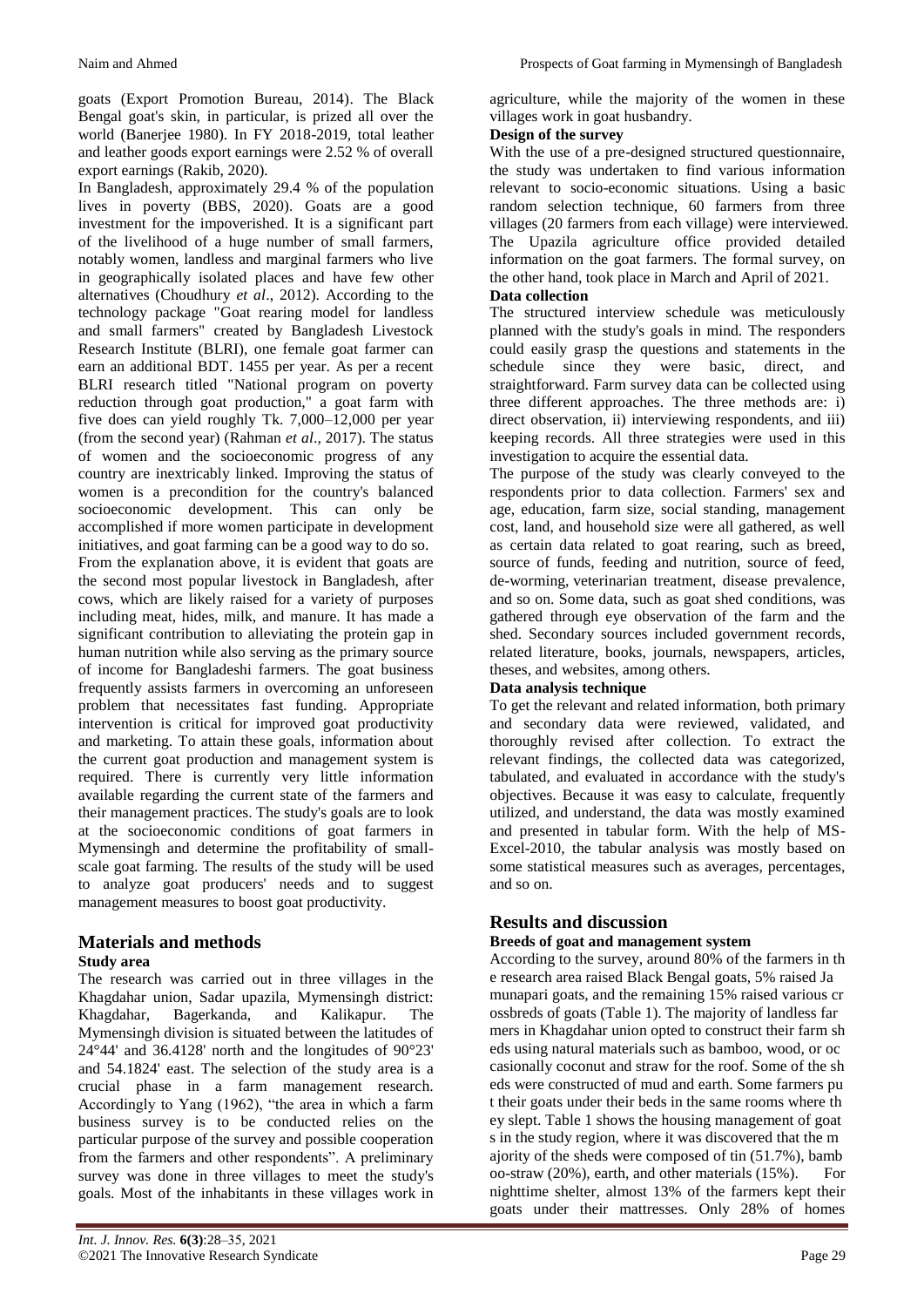provided appropriate ventilation for their goats, while the rest had poor (63%) or no ventilation (8%) (Table 1). It resulted in a high number of illness outbreaks on the farm. They failed to maintain enough ventilation in the shed due to a lack of proper housing design, despite the fact that it is critical for goat comfort. It is critical to keep the house clean on a regular basis, to maintain the goats' health, to reduce the use of expensive drugs, and to confer with veterinary professionals. Unhealthy and sick goats are less profitable, and they may die as a result of a lack of immunity and other diseases. Adequate immunization and regular shed cleaning, as well as proper hygiene management, can solve the problem (Peacock, 1996). According to the survey, over 90% of households clean their goat houses on a regular

| Table 1. Breed and goat management system (n=60) |  |  |  |  |  |  |
|--------------------------------------------------|--|--|--|--|--|--|
|--------------------------------------------------|--|--|--|--|--|--|

basis, while 10% clean them every 2 or 3 days. According to Islam *et al*. (2018), roughly 79 % of goat farmers in Sylhet clean their goat houses on a regular basis, whereas 21% clean them irregularly.

Sheep and goats are raised in three different ways all across the world. Extensive systems, semi-intensive systems, and intense systems are the three types. Surprisingly, in the research region, all of the goats are raised under a semi-intensive system. Our findings were in line with those of Islam *et al.* (2018). In Bangladesh, according to Islam *et al.* (2009), the majority of smallholder farmers (80.5%) raised goats in semiintensive systems, although just a few farmers (7.3%) adopted confinement systems, while 12.2% used free range systems.

| -<br><b>Parameter</b> | -<br>Category            | <b>Respondents</b> | Percentage (%) |
|-----------------------|--------------------------|--------------------|----------------|
| <b>Breed</b>          | <b>Black Bengal goat</b> | 48                 | 80.0           |
|                       | Jamunapari               | 3                  | 5.0            |
|                       | Crossbred                | 9                  | 15.0           |
| Housing system        | Tin-shed                 | 31                 | 51.7           |
|                       | Bamboo-straw made        | 12                 | 20.0           |
|                       | Soil and others made     | 9                  | 15.0           |
|                       | under farmers' bed       | 8                  | 13.3           |
| Ventilation           | Sufficient               | 17                 | 28.3           |
|                       | Insufficient             | 38                 | 63.3           |
|                       | Not at all               | 5                  | 8.3            |
| House cleaning        | <b>Yes</b>               | 54                 | 90.0           |
|                       | No                       | 6                  | 10.0           |
| Rearing system        | Extensive                | $\Omega$           | 0              |
|                       | Semi intensive           | 60                 | 100            |
|                       | Intensive                | 0                  | 0              |

# **Respondents' Socioeconomic characteristics**

Age, gender, educational level, family size, occupation, farm size, and investment source are all socioeconomic factors taken into account. Farmers' socioeconomic characteristics have a significant impact on production planning and decision making.

#### **Age and gender**

According to our study (Table 2), the majority of goat farmers (48%) were middle-aged, ranging in age from 36 to 50 years, followed by young age (up to 35 years) and old age (20.0 percent). Islam *et al.* (2018) reported that the majority of goat farmers were in the middle age group, followed by senior farmers and young farmers, which is partially consistent with our findings. According to Tanwar *et al*. (2008), the majority of people in Rajasthan's over-60 age group prefer goat farming since goats are easy to manage. In terms of the gender divide, in the study area 90% of females and only 10% of males were involved in goat rearing.

#### **Educational level**

One of the most essential socioeconomic determinants influencing the general pattern of a better lifestyle is education. In general, a farmer with a higher degree of education has greater potential than one with a lesser level of education, particularly in situations requiring more technical expertise. About 60% of the farmers in the study area were illiterate or could only sign their names. They claim that no formal education is required for goat farming or any other agricultural operation. Formal education in terms of primary, secondary, and more than secondary education was 33.3%, 6.7%, and

0%, respectively (Table 2). The findings are consistent with those of Islam *et al*. (2018) and Tanwar *et al.* (2010), who found that the majority of goat farmers were illiterate. However, Deshpande *et al*. (2010) discovered that the majority of goat farmers only possessed an elementary education. According to Rahman *et al.* (2017), 85.71% of goat farmers only have an elementary education.

#### **Family size and occupation**

The term family refers to a group of people who live together and eat meals from the same kitchen under the supervision of the same family head. In Bangladesh, the national average is 4.6 members/families (BBS, 2011). In the research area, 60% of goat farmers had mediumsized families with 4-6 members (Table 2). However, Islam *et al.* (2018) found that a substantial percentage of goat farmers in Sylhet had big families, which contradicts our findings. According to the findings, goat keeping is mostly performed in the research area by poor women (90%), who raise goats to supplement their income and better their families' living conditions. We discovered that the majority of the farmers were housewives (52%) who reared goats in their spare time. Furthermore, as seen in Table 2, 28% of farmers are laborers, 13% are farmers, and only 7 % are business owners. As per Rahman *et al.* (2018), the majority of goat farmers in Sylhet were laborers (59.53%), followed by agriculture farmers (31.33%). While Hossain *et al.* (2017), Rahman *et al.* (2017), and Kumar *et al.* (2018) found that the majority of goat keepers work in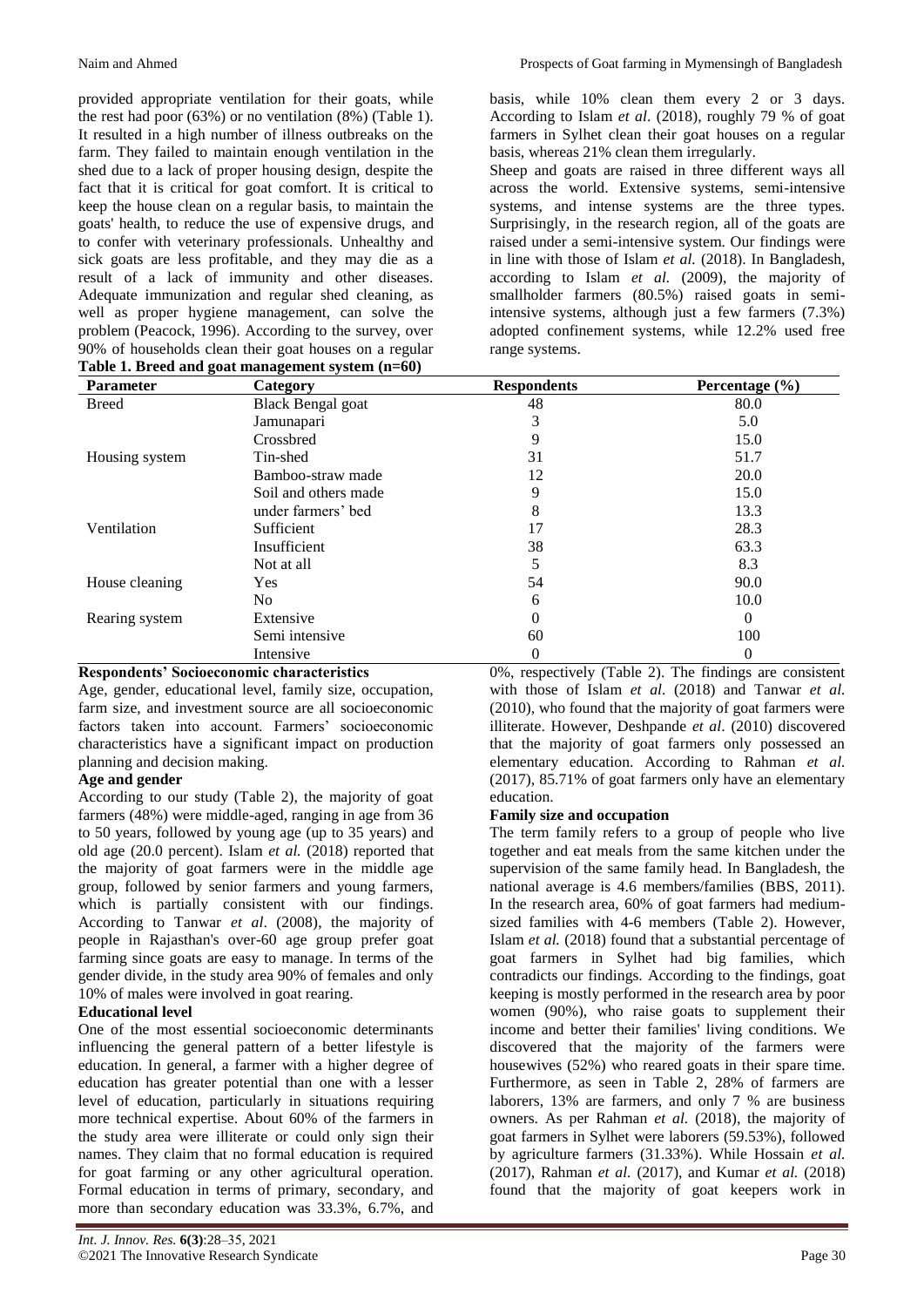| Parameter               | Category                       | <b>Respondents</b> | Percentage (%) |
|-------------------------|--------------------------------|--------------------|----------------|
| Age                     | Young age (up to 35)           | 19                 | 31.7           |
|                         | Middle age (36-50)             | 29                 | 48.3           |
|                         | Old $(50)$                     | 12                 | 20.0           |
| Gender                  | Male                           | 6                  | 10.0           |
|                         | Female                         | 54                 | 90.0           |
| Education level of farm | Illiterate                     | 36                 | 60.0           |
| owner                   | Primary $(1-5)$                | 20                 | 33.3           |
|                         | Secondary (6-10)               | 4                  | 6.7            |
|                         | Upper than secondary           | $\theta$           | 0.0            |
| Family size             | Small(up to $3$ )              | 8                  | 13.3           |
|                         | Medium $(4-6)$                 | 36                 | 60.0           |
|                         | Large (above 6)                | 16                 | 26.7           |
| Occupation              | Agriculture                    | 8                  | 13.3           |
|                         | <b>Business</b>                | 4                  | 6.7            |
|                         | Service                        | $\Omega$           | 0.0            |
|                         | Labor                          | 17                 | 28.3           |
|                         | Housewife                      | 31                 | 51.7           |
| Farm size (hectare)     | Landless (upto-0.02 acre)      | 48                 | 80.0           |
|                         | Marginal $(0.021 - 0.20$ acre) | 10                 | 16.7           |
|                         | Small (0.21-1.00 acre)         | 2                  | 3.3            |
|                         | Large (Above 3.00 acre)        | $\Omega$           | 0.0            |
| Source of Investment    | Own                            | 32                 | 53.3           |
|                         | Ngo                            | 26                 | 43.3           |
|                         | Bank                           | 2                  | 3.3            |

**Table 2. Socio-economic characteristics of the respondents (n=60)**

agriculture with goat raising as a side job, Deshpande *et al.* (2010) and Thombre *et al.* (2010) found that a large proportion of goat keepers are rural workers who do goat raising as a side job.

# **Farm size and source of investment**

Table 2 shows that nearly two-thirds of goat farmers (80.0%) had no land, while 17% had up to 0.02 acres. Small farmers (3%) made up a very small percentage of the respondents. Surprisingly, no large farms were found in the research area. This revealed that a huge percentage of goat farmers were destitute and lacked inheritance rights to their land. The findings corroborated those of Islam *et al.* (2018), Rahman *et al*. (2017), Kumar *et al.* (2018), and Deshpande *et al.* (2010), who found that the goat keepers were mostly landless. Furthermore, Thombre *et al.* (2010) found that a higher proportion of goat farmers were small to marginal farmers.

An investment is a sum of money or property put up for the purpose of reaping future benefits. It is necessary to invest in order to grow your business and generate bigger profits. According to Table 2, more than half of the respondents (53%) used their funds to begin farming. Bank loans were used by only 3% of farmers. The main reason for this was that obtaining a bank loan was an extremely difficult process that required a large number of legal paperwork. Farmers preferred NGOs (43%) to banks to obtain loans to start goat farming, as seen in Table 2. The findings were consistent with those of Islam *et al*. (2018).

# **Goat feeding management**

Among all other production expenditures, feed is the most expensive. As a result, one of the most crucial aspects of goat husbandry is feed management. In the study region, various types of feed ingredients were used for goat rearing. Green grass, wheat bran, and tree leaves were the most prevalent materials due to their availability. Various tree leaves are often utilized as a

supplement feed or scarcity feed for goats, according to numerous researches (Saadullah, 1989; Islam *et al*., 1991; Alam and Akbar, 1989). Goats are excellent at utilizing tree leaves and shrubs, and if fed properly, they may be able to increase their yield potential (Amin and Alam, 1990). Table 3 shows the feed management of goats in the research area.

# **Source of feed and fodder**

Table 3 shows that in the study region, two types of feeding practices predominated: grazing only (48.3%) and grazing with supplement (51.7%), which was the more common practice. In the research area, no farmer was found to be solely providing supplements.

The majority of farmers (86.7%) favored roadside grazing systems, whereas just 8.3% cultivated highyielding fodder on their own. It's because there's enough of natural grass around their vegetable garden, and they don't want to produce fodder on their property. However, the availability of green grass and roadside grass reduces during the rainy season. Farmers had to acquire feed from other sources at the time, and goat feed costs were rising at the same time.

Farmers were found to be unaware of the best techniques for concentrate feeding management. The majority of farmers (52 %) thought that giving goats simply wheat bran as concentrate diet was sufficient. Some goat farmers (33%) gathered various feed items (wheat bran, broken rice, rice polish, oil cake, and so on) and blended a balanced diet on their farm premises. None of the farmers in the experimental area feed their goats commercial feed. About 15 % farmers did not supply any concentrate feed to their flocks and relied only on natural grazing. In the goat shed, all of the farmers had access to drinking water.

# **Prevalence and control of disease**

In the research area, two primary diseases were discovered too often break down. It was skin disease and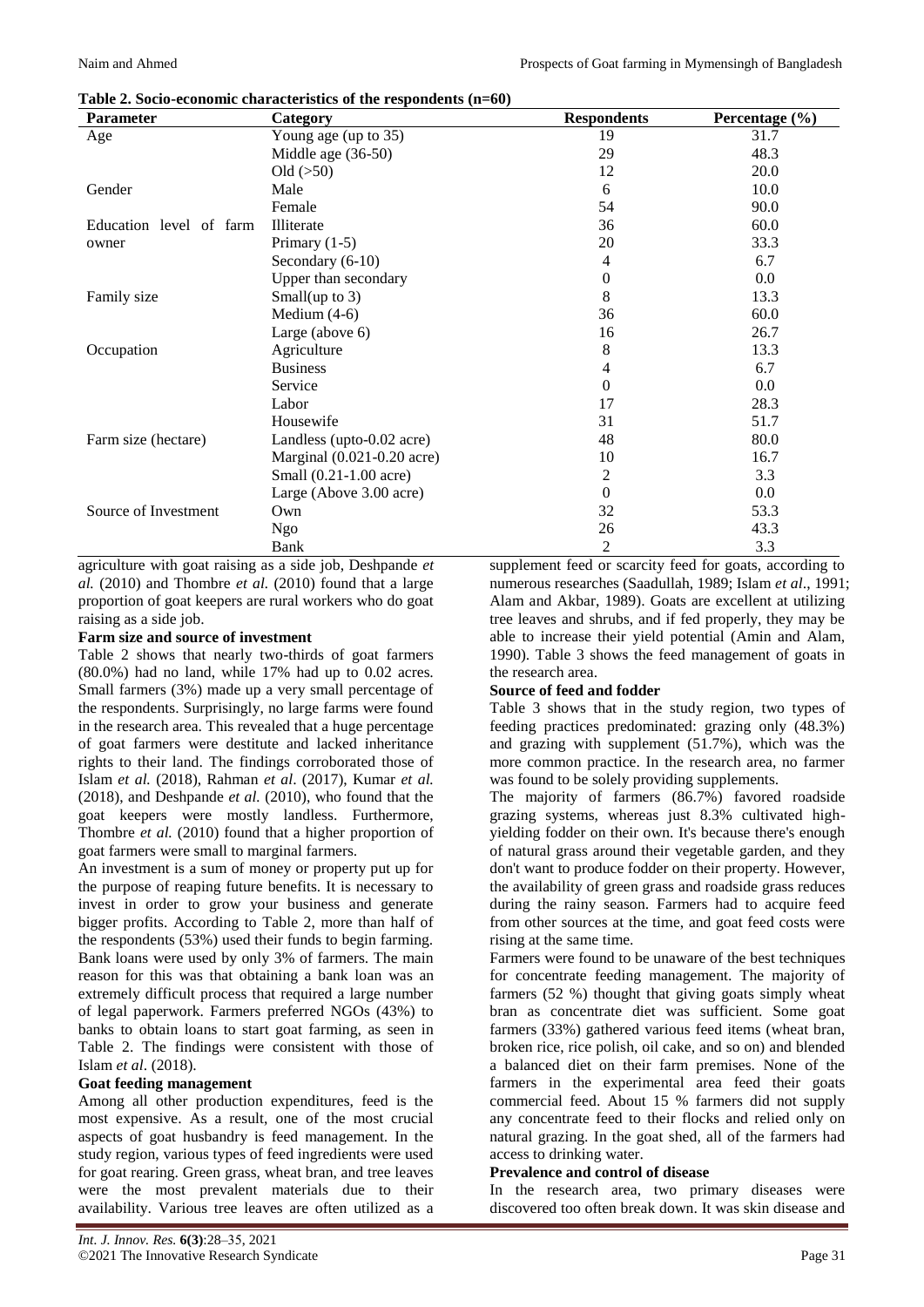the Peste des petits ruminants (PPR). Table 4 reveals that skin illness was the most common disease among goats in the experimental region (63%). Because of a lack of sufficient goat rearing expertise, the farmers in the experimental area have little or no knowledge of the **Table 3.** Sources of feed for goat in experimental area

causes of skin disease. Another significant disease was PPR (37%), a highly contagious viral disease that can strike goats at any time (Balamurugan *et al*., 2012). Our findings were in line with those of Hossain *et al*. (2017).

| <b>Parameter</b>            | Category               | Respondents $(n=60)$ | Percentage $(\% )$ |
|-----------------------------|------------------------|----------------------|--------------------|
| Sources of feed             | Only grazing           | 29                   | 48.3               |
|                             | Only supplement        | 0                    | 0.0                |
|                             | Grazing and supplement | 31                   | 51.7               |
| Fodder source               | Roadside/natural       | 52                   | 86.7               |
|                             | Cultivation            |                      | 8.3                |
|                             | Purchase               |                      | 5.0                |
| Concentrate feed            | Commercial feed        | 0                    | 0.0                |
|                             | Wheat bran             | 31                   | 51.7               |
|                             | Mixed                  | 20                   | 33.3               |
|                             | Not at all             | 9                    | 15.0               |
| Provision of drinking water | <b>Yes</b>             | 60                   | 100.0              |
|                             | No                     | 0                    | 0.0                |

Skin disease was found to be prevalent in Black Bengal goats in the Mymensingh district, according to Nooruddin *et al*. (1987). Only 30% of the farmers had a complete understanding of the condition, while 50% had a limited understanding and 20% had no knowledge of goat disease, which is consistent with the findings of Islam *et al.* (2018). It was realized that goat farmers needed some basic training in goat disease prevention, control, and treatment.

Vaccination is the only way to keep disease away from the farm, and prevention is always better than cure. In Bangladesh, there is just one common vaccine for goats (Peste des Pestis Ruminant), which is produced by the Livestock Research Institute. The majority of the farmers in the trial area vaccinated their goats irregularly (58%). Barely 17% of farmers in the experimental area had aware of vaccination, and 25% of farmers had not vaccinated their goats. Our findings are in line with those of Islam *et al.* (2018), who found that 58% of farmers were sporadically vaccinated and 18.67% were regularly vaccinated their goat. According to Islam *et al.* (2016), just 8% of farmers vaccinated their goats. In contrast to our findings, Kumar *et al*. (2018) discovered that 91 % of farmers regularly vaccinate their goats. Despite the fact that the Livestock Research Institute is

the exclusive source of vaccine to veterinary facilities, roughly 30% of farmers obtain vaccine from the local pharmacy. According to Islam *et al.* (2018), 56 % of farmers bought vaccines from the local market. According to Hossain *et al.* (2017), 91.1 % of farmers buy vaccines from local marketplaces. We found that, farmers primarily rely on the village doctor for veterinary services (53.3%) which is in line with the findings of Islam *et al.* (2018). Others sought advice from veterinary doctors (30%), while some provided drugs without consulting (16.7%).

#### **Breeding system**

Owing to the unavailability of artificial insemination services in this area, all of the farmers opted to natural breeding (Table 5). Most farmers castrate male offspring on the same day they are born in order to improve meat quality and make a profit. As a result, the farmers in the study area either hired (88.3%) or borrowed (12%) bucks for breeding, resulting in inbreeding. Our findings are in line with those of Kumar *et al.* (2018), who also stated that 100% of the farmers adopted natural breeding for goat production. According to Islam *et al.* (2018), the majority of farmers (96.67%) practice natural breeding and hire bucks for breeding.

| Table 4. Incidence and control of goat disease in the study area (n=60) |  |  |
|-------------------------------------------------------------------------|--|--|
|-------------------------------------------------------------------------|--|--|

| <b>Parameter</b>    | Category          | <b>Respondents</b> | Percentage $(\% )$ |
|---------------------|-------------------|--------------------|--------------------|
| Major disease       | Skin disease      | 38                 | 63.3               |
|                     | <b>PPR</b>        | 22                 | 36.7               |
| Idea about disease  | Clear idea        | 18                 | 30.0               |
|                     | Partial idea      | 30                 | 50.0               |
|                     | Not at all        | 12                 | 20.0               |
| vaccination         | Regular           | 10                 | 16.7               |
|                     | Irregular         | 35                 | 58.3               |
|                     | Not at all        | 15                 | 25.0               |
| Vaccine source      | Livestock office  | 42                 | 70.0               |
|                     | Local market      | 18                 | 30.0               |
| Veterinary services | Veterinary doctor | 18                 | 30.0               |
|                     | Village doctor    | 32                 | 53.3               |
|                     | No consultancy    | 10                 | 16.7               |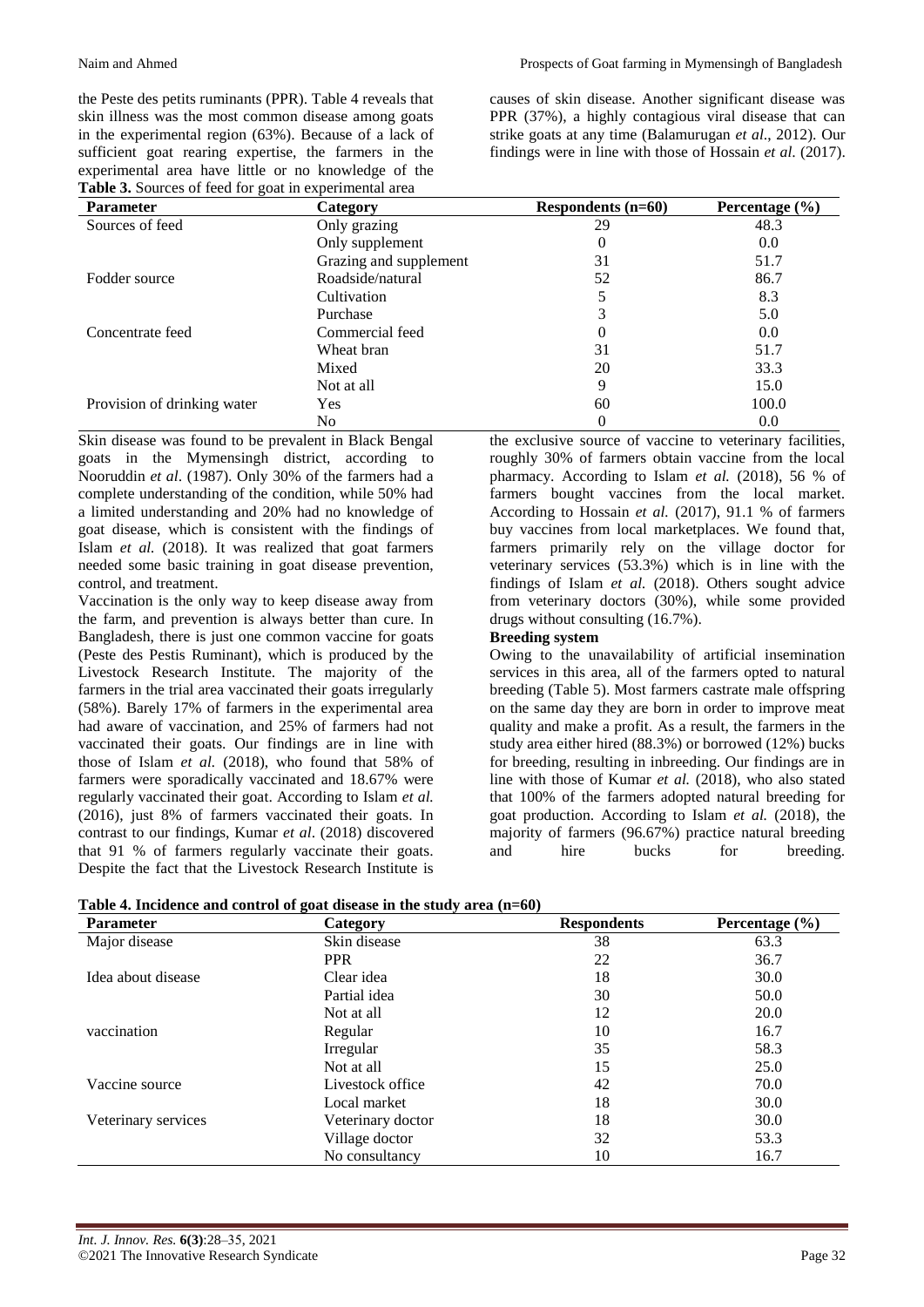| <b>Characteristics</b>  | Category        | <b>Frequency</b> | Percent $(\% )$ |
|-------------------------|-----------------|------------------|-----------------|
| Breeding method         | Natural         | 60               | 100.0           |
|                         | Artificial      | 0                | 0.0             |
| Source of breeding buck | <b>Borrowed</b> |                  | 11.7            |
|                         | Own herd        | 0                | 0.0             |
|                         | Hired           | 53               | 88.3            |
|                         | Bought          | 0                | 0.0             |

#### **Table 5. Breeding system practiced in the study area**

#### **Cost benefit analysis**

Farmers in the study area were divided into four categories based on their land size: landless, marginal, small, and large. However, no large farms were found in the research area. As a result, a cost-benefit analysis for landless, marginal, and small farmers was conducted (Table 6). The cost components of goat production, such as investment, maintenance, production, and total cost, were computed and displayed in the table among sample farmers in the study area. In the study area, the cost of goats accounted for the largest amount of the total cost (approximately 59%), followed by feed cost (15%), and house cost (13%). The largest overall cost was incurred by small farmers (BDT 62340), followed by marginal farmers (BDT 38490) and landless farmers (BDT 33780). The selling of castrated male goat (Khashi), which was sold on several occasions, was the main source of income for the farmers (45%). Small farmers received the highest gross returns per farm (BDT 33660), followed by marginal farmers (BDT 28510) and landless farmers (BDT 24220). However, marginal farms had the highest net profit per goat (BDT 3168), followed by landless (BDT 3028), and small goat flock owners had the lowest net profit per goat (BDT 2589). Pravu *et al.* (2011) found that the gross return per farm per year was higher in large farm groups than in landless farmers, which is in line with our findings.

|  |  | Table 6. Cost benefit analysis of a small scale goat farm |  |
|--|--|-----------------------------------------------------------|--|
|--|--|-----------------------------------------------------------|--|

| Table 0. Cost belieflt analysis of a sinali scale goat farm |                 |                 |              |          |            |
|-------------------------------------------------------------|-----------------|-----------------|--------------|----------|------------|
| <b>Particulars</b>                                          | <b>Landless</b> | <b>Marginal</b> | <b>Small</b> | Average  | Percentage |
| Average no. of adult goat                                   | 5               | 6               | 8            | 6.33     |            |
| Average no. of castrated male                               | $\overline{c}$  | $\overline{c}$  | 5            | 3.00     |            |
| Average no. of doe                                          | 3               | 4               | 3            | 3.33     |            |
| Average no. of kids                                         | $\overline{3}$  | 3               | 5            | 3.67     |            |
| Investment cost (BDT/goat)                                  |                 |                 |              |          |            |
| Purchase cost                                               | 20000.00        | 24000.00        | 36000.00     | 26666.67 | 59.43      |
| Housing cost                                                | 5000.00         | 5000.00         | 7000.00      | 5666.67  | 12.63      |
| Tools and equipment cost                                    | 2000.00         | 1800.00         | 3000.00      | 2266.67  | 5.05       |
| Total                                                       | 27000.00        | 30800.00        | 46000.00     | 34600.00 |            |
| Maintenance cost                                            |                 |                 |              |          |            |
| Depreciation of building                                    | 500.00          | 450.00          | 550.00       | 500.00   | 1.11       |
| Depreciation of equipment                                   | 300.00          | 320.00          | 310.00       | 310.00   | 0.69       |
| Total                                                       | 800.00          | 770.00          | 860.00       | 810.00   |            |
| Production cost                                             |                 |                 |              |          |            |
| Feed cost                                                   | 5250.00         | 6000.00         | 9200.00      | 6816.67  | 15.19      |
| <b>Castration cost</b>                                      | 200.00          | 200.00          | 500.00       | 300.00   | 0.67       |
| Medicine cost                                               | 350.00          | 480.00          | 600.00       | 476.67   | 1.06       |
| Breeding cost                                               | 180.00          | 240.00          | 180.00       | 200.00   | 0.45       |
| Labor cost                                                  | 0.00            | 0.00            | 5000.00      | 1666.67  | 3.71       |
| Total                                                       | 5980.00         | 6920.00         | 15480.00     | 9460.00  |            |
| Grand total cost (BDT.0                                     | 33780.00        | 38490.00        | 62340.00     | 44870.00 | 100        |
| Revenue                                                     |                 |                 |              |          |            |
| Sale of castrated male                                      | 22000.00        | 22000.00        | 55000.00     | 33000.00 | 44.80      |
| Sale of kids                                                | 9000.00         | 9000.00         | 14000.00     | 10666.67 | 14.48      |
| Value of unsold doe                                         | 27000.00        | 36000.00        | 27000.00     | 30000.00 | 40.72      |
| Total                                                       | 58000.00        | 67000.00        | 96000.00     | 73666.67 |            |
| profit/farm                                                 | 24220.00        | 28510.00        | 33660.00     | 28796.67 |            |
| profit/goat                                                 | 3027.50         | 3167.78         | 2589.23      | 2928.17  |            |

**Problems with goat husbandry and their solutions** In Bangladesh, there are a number of obstacles to expanding the livestock production industry. In the livestock industry, risk and unpredictability are key concerns. Aside from that, goat keepers have been dealing with a slew of major issues. This chapter discusses the primary issues and constraints that farmers

encounter when it comes to goat keeping, as well as the solutions to these issues, so that farmers may get a greater return on their investment. Farmers were urged to report any serious problems they were having with goat farming. The key issues that farmers confront, as well as potential solutions, are summarized below: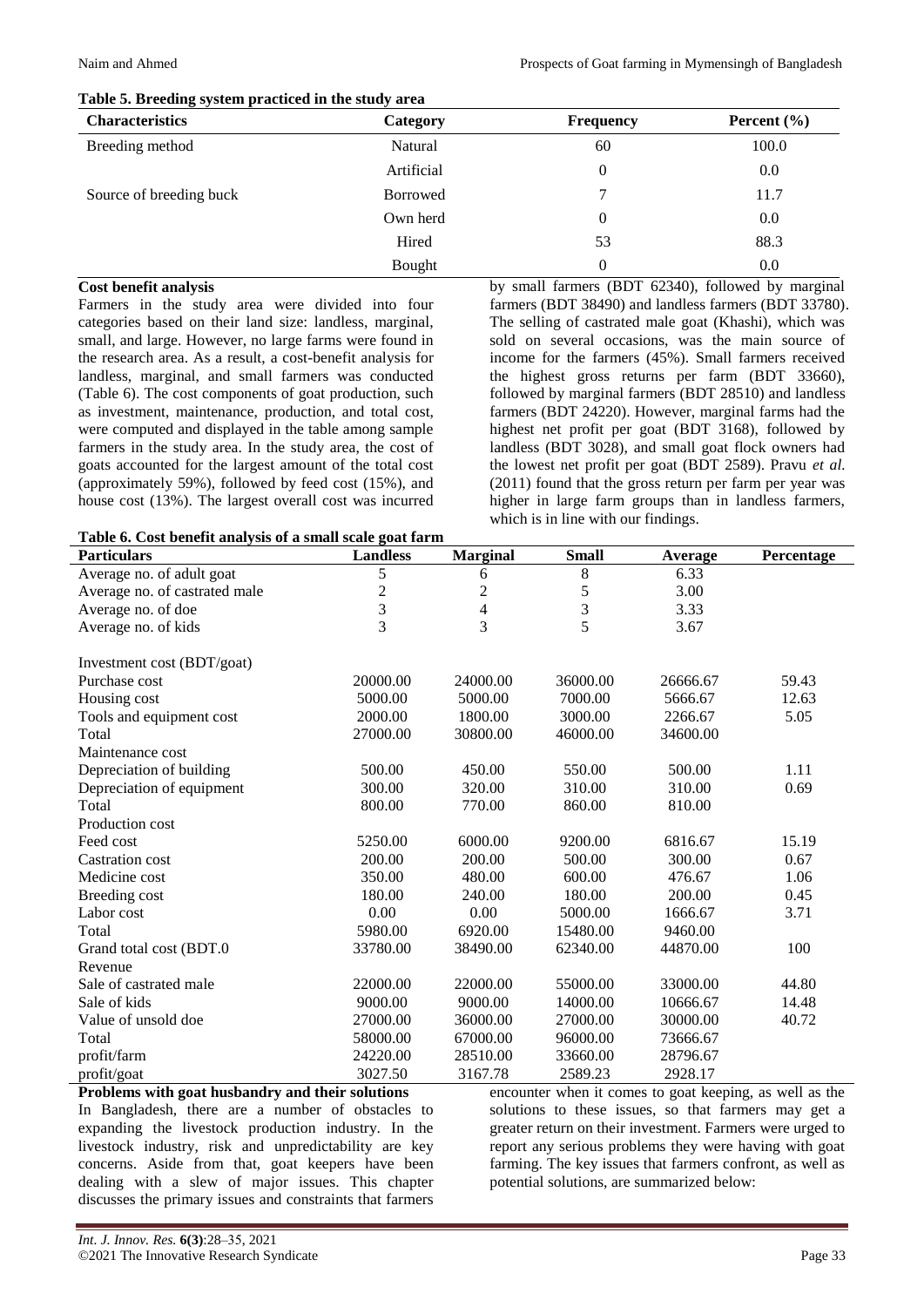- I. Lack of housing facilities: Small farmers maintain their goats with fewer facilities in the house due to a lack of accommodation. As a result, farmers will need proper support and training from an NGO in order to improve goat house facilities.
- II. Lack of credit and the difficulty of obtaining bank loans: To address the problem of a lack of cash, a short-term loan for goat rearing should be made available to goat farmers on reasonable terms and conditions by the bank/NGO.
- III. Inadequate health care, irregular immunization, and disease outbreaks: Veterinary services and health services, such as routine vaccination and goat treatment, must be ensured by local service providers.
- IV. Goat thievery
- V. Lack of grazing land: This problem can be solved by cultivating high-yielding fodder and tree leaves for goat browsing, as well as leasing government khas land for goat husbandry.
- VI. Problems with marketing and transportation: a particularly designed pick-up vehicle for comfortable transportation of goats from farm to market and butcher's shop, as well as local government improvements to market facilities in terms of space, sanitation, and feed, are critical.

# **Conclusion**

The experiment was conducted in Khagdahar union of Sadar Mymensingh district,, with the goals of defining goat farmers' socioeconomic conditions, evaluating their profitability, and highlighting the problems they confront. According to the findings of this study, the majority of farmers raised Black Bengal goats in a semi-intensive system. The farmers generally were middle-aged housewives who started farming with their own money and had little or no land to begin with. Even though goat-rearing isn't their major business, these farmers needed to take out loans to get started. Furthermore, their housing management was not well established due to a lack of technical understanding, and they continued to use the traditional feeding system, relying on natural fodder and wheat bran as a concentrate feed. There was also a paucity of information among the farmers concerning disease prevention and vaccination. They did not vaccinate their goats on a regular basis and relied on the village doctor for technical assistance. When it comes to breeding, farmers utilize buck without regard for inbreeding. In terms of profitability, the study clearly shows that farmers with more goats can earn a higher return. Profit per goat, on the other hand, can be unpredictable. Expanding goat rearing might help rural people overcome their poor income and protein shortfall. Therefore, it is critical to have regular training sessions and educate them on scientific nutrition, breeding, management, and disease control in goats.

# **References**

Balamurugan V, Saravanan P, Sen A, Rajak KK, Venkatesan G, Krishnamoorthy P, Bhanuprakash V, Singh RK (2012). Prevalence of *peste des petits*  *ruminants* among sheep and goats in India. *Journal of Veterinary Science* **13(3):** 279-285.

- Banerjee GC (1980). *A Text book of Animal Husbandry*, 4th edn, Published by Mohan Primlami, Oxford and IBM Publishing Company. 66 janpath, New Eelhi 10001.
- Banglapedia (2021). Goat. Banglapedia, National encyclopedia of Bangladesh. Available at: https://en.banglapedia.org/index.php/Goat.
- BBS (2020). Statistical Year Book of Bangladesh, Bangladesh Bureau of Statistics Ministry of Planning, Government of the People's Republic of Bangladesh.
- BER (2012). Bangladesh Economic Review. Ministry of Finance. Bangladesh.
- Choudhury MP, Sarker SC, Islam F, Ali A, Bhuiyan AKFH, Ibrahim MNM, Okeyo AM (2012). Morphometry and performance of black Bengal goats at the rural community level in Bangladesh. *Bangladesh Journal of Animal Science* **41(2):** 83-89.
- Chowdhury SD, Hossain M M, Rahman KMM, Saha MK, Hossain S (2015). Study on Goat Value Chain in Bangladesh, Final Report, Heifer International Bangladesh, Dhaka, Bangladesh.
- Deshpande SB, Sabapara GP, Malik PK, Sadana DK, Singh PK, Gurmej S, Joshi BK (2010). Morphometric characteristics of Surti goats and socioeconomic status of Surti goat keepers. *Indian Journal of Animal Sciences* **80(6):** 575-577.
- DLS (2021). *Livestock Economy at a Glance: 2020-2021*. Available at: at: http://dls.portal.gov.bd/sites/default/files/files/dls.po rtal.gov.bd/files/a7c2c046\_864e\_41c5\_adcc\_c9858e bc7887/2021-08-18-05-41- 28ed36a96d0db342b627f416f5d1f97a.pdf
- DLS (2016). *Livestock Economy at a Glance 2015-16.* Department of Lifestock Services. Ministry of Fisheries and Livestock, Bangladesh. Retrieved from www. http://dls.portal.gov.bd
- Export Promotion Bureau (2014). Research Department. Dhaka. Personal Communication. Retrievd from http://www.epb.gov.bd/
- HOssain MM, Alam MK, Haque M (2017). Livelihood improvement of poor farmers through goat rearing in Mymensingh district of Bangladesh. *Bangladesh Journal of Animal Science* **46 (1):**29-34.
- Islam F, Hossain MS, Sarker SC, Choudhury MP, Majumder A (2016). Black Bengal goat keeping at Mymensingh sadar upazila in Bangladesh. *Journal of Bioscience and Agriculture Research* **6(2):** 541- 546.
- Islam MR, Amin MR, Kabir AKMA, Ahmed MU (2009). Comparative study between semiintensive and scavenging production system on the performance of Black Bengal goat. *Journal of Bangladesh Agricultural University* **7**: 79-86.
- Islam MA, Hossain MN, Chokraborti SS, Rahman S, Tasnim A, Zabir AA (2018). Socio-economic Profile of Goat Rearing Farmers and Their Management Practices in Sylhet, Bangladesh. *Journal of Agriculture and Ecology Research International* **15(4):** 1-10.